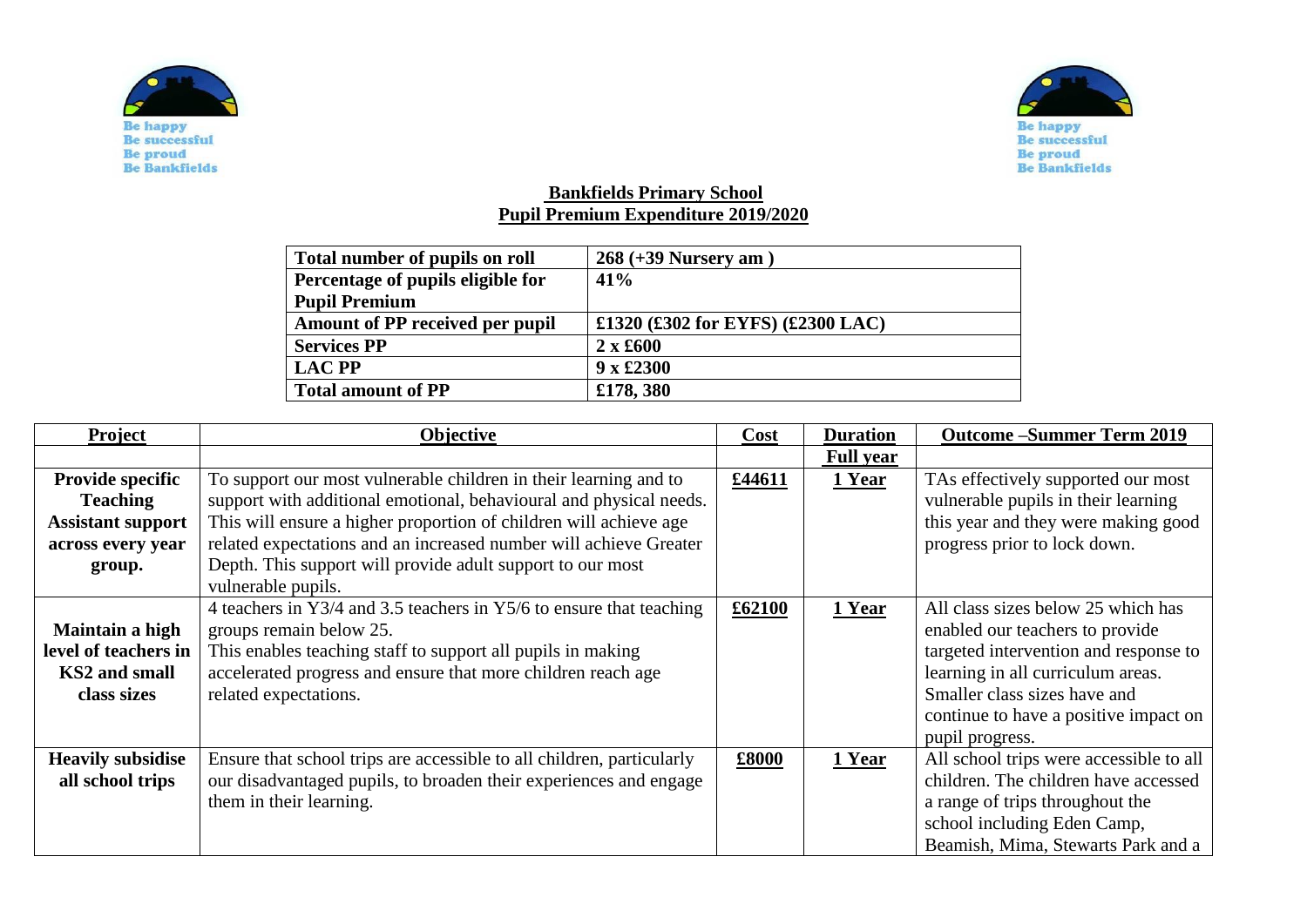



| <b>Robin Wood</b><br><b>Residential</b>        | To heavily subsidise our residential visit to enable a greater<br>number of our disadvantaged children to be able to attend and to<br>broaden their life experiences.                                                                                                                                                                                                                                            | £5000 | <b>September</b><br>2019                               | variety of local sporting events. Each<br>of these events were tailored to meet<br>our children's needs, broaden their<br>range of experiences and engage<br>them in their learning.<br>29 pupils attended our Residential in<br>September 2019 and had a fantastic<br>experience of many activities that<br>they had never had the opportunity<br>to participate in before. |
|------------------------------------------------|------------------------------------------------------------------------------------------------------------------------------------------------------------------------------------------------------------------------------------------------------------------------------------------------------------------------------------------------------------------------------------------------------------------|-------|--------------------------------------------------------|------------------------------------------------------------------------------------------------------------------------------------------------------------------------------------------------------------------------------------------------------------------------------------------------------------------------------------------------------------------------------|
| <b>Mental Health</b><br><b>First Aid</b>       | To train four members of staff to be Mental Health First Aiders in<br>order to effectively support our most vulnerable pupils in dealing<br>with any mental health issues that may arise. As well as this, it<br>will give them the skills that they need to help all of our pupils and<br>staff to look after their mental wellbeing. This will support our<br>whole school approach to positive mental health. | £1200 | <b>September</b><br>2019 and<br>throughout<br>the year | MHFA staff training complete and<br>the knowledge and skills are being<br>used to effectively support their<br>mental health of our most vulnerable<br>children. Our MH lead teacher also<br>takes assemblies monthly too.                                                                                                                                                   |
| <b>Rubies</b><br>intervention with<br>Y6 girls | All Y6 girls to be given the opportunity to work with Rubies in<br>Autumn Term to develop self-esteem, resilience through the<br>Rubies approach of, 'Safe, Seen, Soothed and Secure'. This is in<br>response to the 2016 research that showed Middlesbrough was one<br>of the worst towns in the UK to grow up. Rubies are working to<br>break that cycle.                                                      | £800  | <b>Autumn</b><br><b>Term 2019</b>                      | Rubies course was delivered to our<br>Y6 girls in the autumn term giving<br>them a safe space in which to<br>explore their own identify, develop<br>self-esteem and resilience. Feedback<br>from the pupils was positive.                                                                                                                                                    |
| <b>Boys' Well-Being</b><br>Programme           | All Y6 boys to be given the opportunity to work with Kidz<br>Connect in the Autumn Term to develop their well-being, self-<br>worth and to raise aspirations.                                                                                                                                                                                                                                                    | £2565 | <b>Autumn</b><br><b>Term 2019</b>                      | All Y6 boys participated in this<br>programme in the autumn term<br>which gave them a range of<br>opportunities and experiences<br>beyond the classroom to develop<br>their self-worth, raise their<br>aspirations and develop life-long<br>skills whilst outdoors on an<br>expedition.                                                                                      |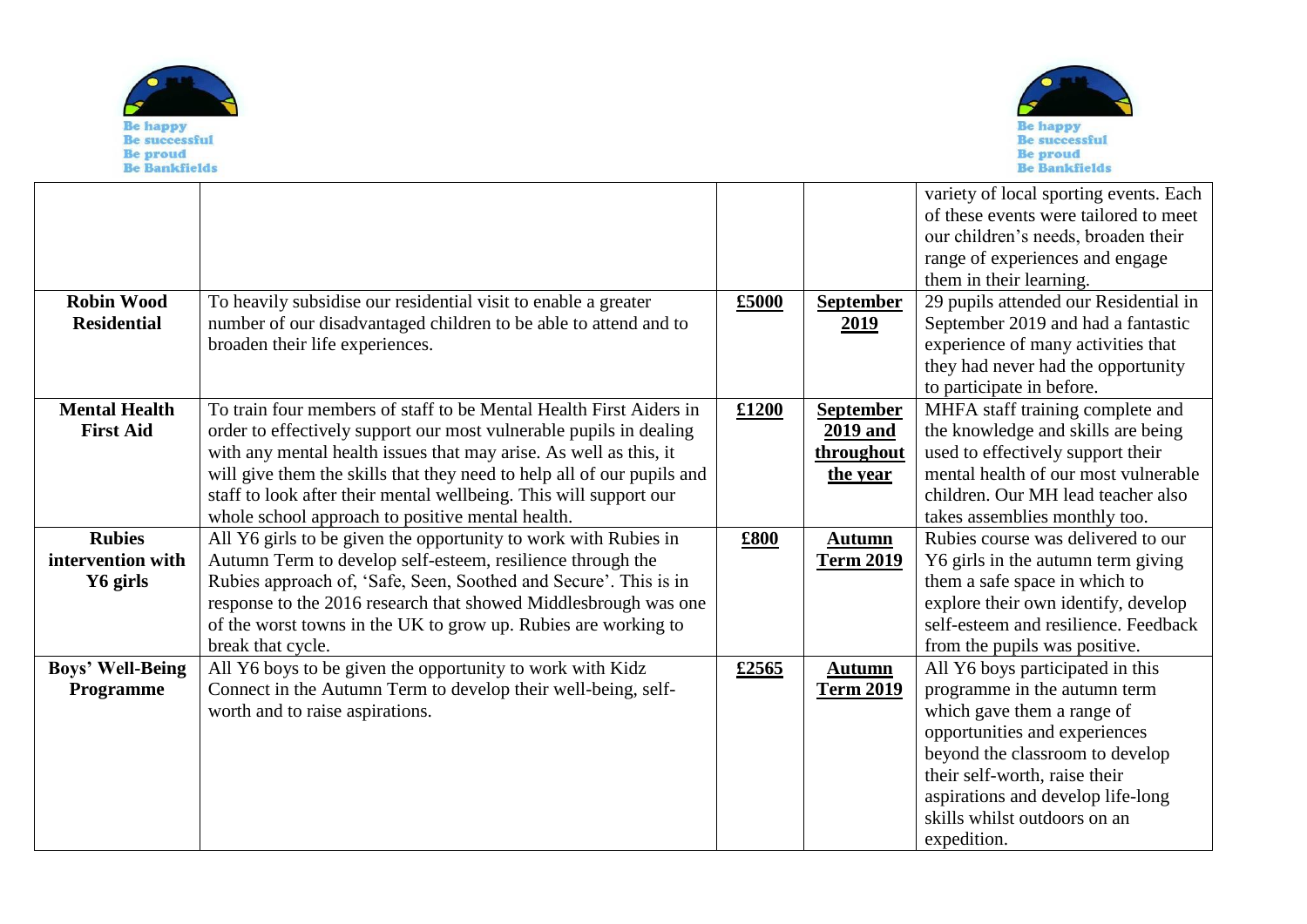| <b>Be happy</b><br><b>Be successful</b><br>Be proud<br><b>Be Bankfields</b> |                                                                                                                                                                                                                                                                                                                                                                                                                                                             |       |               | <b>Be happy</b><br><b>Be successful</b><br>Be proud<br><b>Be Bankfields</b>                                                                                                                                                                                                                                                                                                                                            |
|-----------------------------------------------------------------------------|-------------------------------------------------------------------------------------------------------------------------------------------------------------------------------------------------------------------------------------------------------------------------------------------------------------------------------------------------------------------------------------------------------------------------------------------------------------|-------|---------------|------------------------------------------------------------------------------------------------------------------------------------------------------------------------------------------------------------------------------------------------------------------------------------------------------------------------------------------------------------------------------------------------------------------------|
| <b>Continue to</b>                                                          | To have two fully trained thrive practitioners and additional                                                                                                                                                                                                                                                                                                                                                                                               | £3500 | <u>l Year</u> | Thrive practices have continued to                                                                                                                                                                                                                                                                                                                                                                                     |
| develop and grow                                                            | Thrive trained staff to carry out children's assessments and deliver                                                                                                                                                                                                                                                                                                                                                                                        |       |               | develop and strengthen throughout                                                                                                                                                                                                                                                                                                                                                                                      |
| $\mathbf{m}$                                                                | $\mathcal{L}(\mathcal{L}(\mathcal{L}(\mathcal{L}(\mathcal{L}(\mathcal{L}(\mathcal{L}(\mathcal{L}(\mathcal{L}(\mathcal{L}(\mathcal{L}(\mathcal{L}(\mathcal{L}(\mathcal{L}(\mathcal{L}(\mathcal{L}(\mathcal{L}(\mathcal{L}(\mathcal{L}(\mathcal{L}(\mathcal{L}(\mathcal{L}(\mathcal{L}(\mathcal{L}(\mathcal{L}(\mathcal{L}(\mathcal{L}(\mathcal{L}(\mathcal{L}(\mathcal{L}(\mathcal{L}(\mathcal{L}(\mathcal{L}(\mathcal{L}(\mathcal{L}(\mathcal{L}(\mathcal{$ |       |               | $\alpha$ , $\alpha$ , $\alpha$ , $\alpha$ , $\alpha$ , $\alpha$ , $\alpha$ , $\alpha$ , $\alpha$ , $\alpha$ , $\alpha$ , $\alpha$ , $\alpha$ , $\alpha$ , $\alpha$ , $\alpha$ , $\alpha$ , $\alpha$ , $\alpha$ , $\alpha$ , $\alpha$ , $\alpha$ , $\alpha$ , $\alpha$ , $\alpha$ , $\alpha$ , $\alpha$ , $\alpha$ , $\alpha$ , $\alpha$ , $\alpha$ , $\alpha$ , $\alpha$ , $\alpha$ , $\alpha$ , $\alpha$ , $\alpha$ , |

| Слишние м<br>develop and grow<br>our Thrive<br>practices across<br>school | TO have two fully trained thrive praetitioners and additional<br>Thrive trained staff to carry out children's assessments and deliver<br>activities to support with emotional and behaviour problems.<br>$1x$ teacher $-1$ afternoon per week for EYFS<br>HLTAs x 3 Key stage 1&2<br>An ELSA practitioner is fully trained to support children with<br>emotional and behavioural difficulties. | ๛๛๛   | r 1 cai | THING practices have continued to<br>develop and strengthen throughout<br>the year. Staff are able to carefully<br>identify those pupils most in need of<br>group or 1:1 support and target their<br>specific needs. Thrive practitioners<br>closely liaise with class teachers<br>when planning Thrive activities to<br>support our most vulnerable<br>children. |
|---------------------------------------------------------------------------|------------------------------------------------------------------------------------------------------------------------------------------------------------------------------------------------------------------------------------------------------------------------------------------------------------------------------------------------------------------------------------------------|-------|---------|-------------------------------------------------------------------------------------------------------------------------------------------------------------------------------------------------------------------------------------------------------------------------------------------------------------------------------------------------------------------|
| <b>Theraplay</b>                                                          | To train 3 members of staff in play therapy for our youngest<br>children. Theraplay is a child therapy for building and enhancing<br>attachment, self-esteem, trust in others, and joyful engagement.                                                                                                                                                                                          | £1200 | 1 Year  | Staff training has been completed<br>and regular support is being offered<br>to our youngest vulnerable children.<br>This support is key to building their<br>self-esteem and well-being so that<br>they continue to thrive.                                                                                                                                      |
| Subsidise out of<br>hours provision                                       | To subsidise out of hours provision for vulnerable children and to<br>make the provision accessible to low income families                                                                                                                                                                                                                                                                     | £3200 | 1 Year  | Out of hours provision continues to<br>be well-used every day by our<br>children. It is also accessed by our<br>most vulnerable children, depending<br>on the needs of the family, free of<br>charge. This supports our families<br>during times of crisis and family<br>instability.                                                                             |
| Counselling<br>service                                                    | To provide additional support for children with emotional and<br>behavioural difficulties with a fully trained counsellor 1 day per<br>week.                                                                                                                                                                                                                                                   | £5984 | 1 Year  | An increasing number of vulnerable<br>pupils and some parents are<br>accessing support through our<br>counsellor. This also continued<br>throughout lockdown with our<br>counsellor making contact on the<br>phone too. This has supported their                                                                                                                  |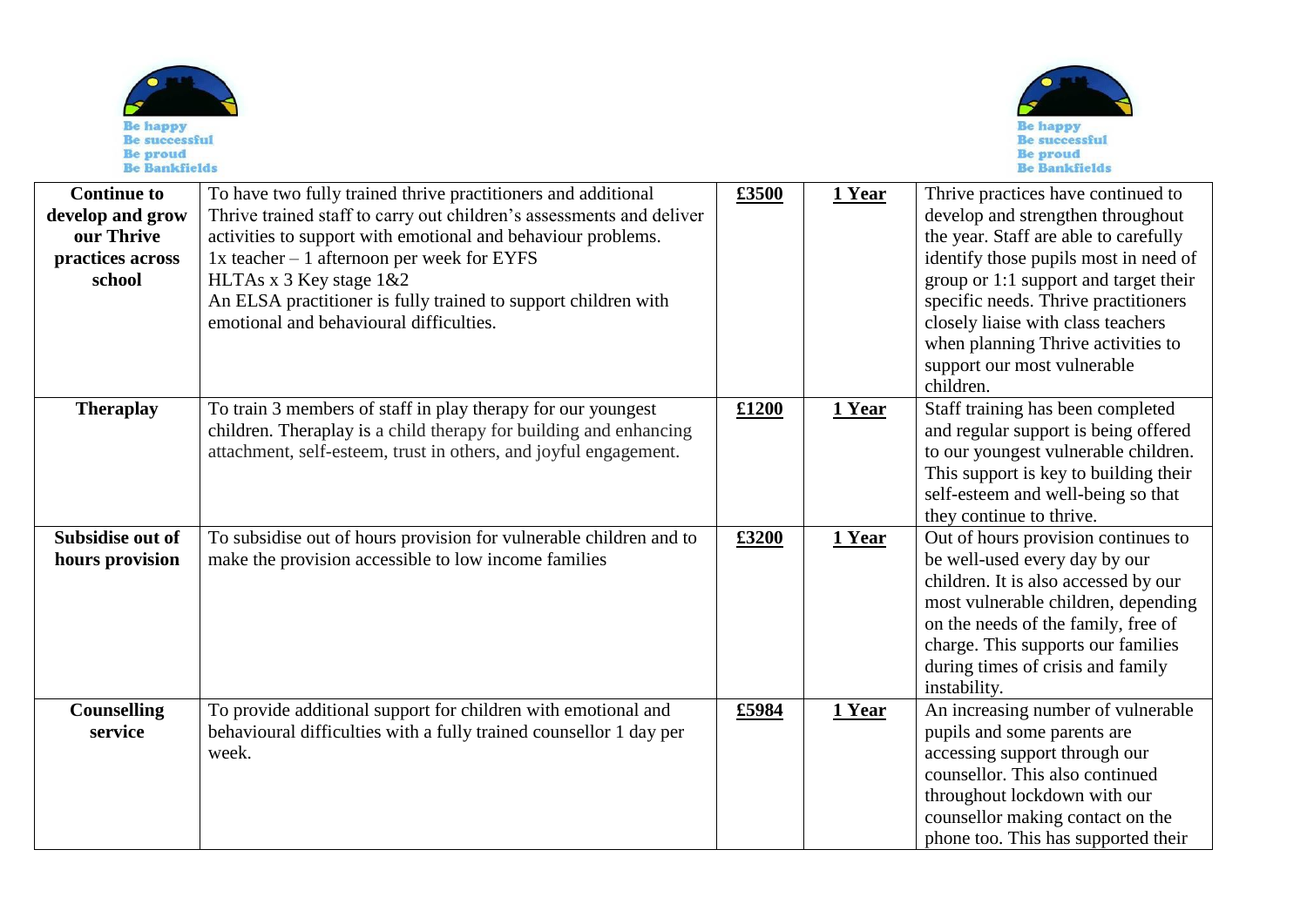



|                                                                            |                                                                                                                                                                                                                                            |       |                               | mental health and well-being during<br>this difficult period.                                                                                                                                                                                                                                                                                |
|----------------------------------------------------------------------------|--------------------------------------------------------------------------------------------------------------------------------------------------------------------------------------------------------------------------------------------|-------|-------------------------------|----------------------------------------------------------------------------------------------------------------------------------------------------------------------------------------------------------------------------------------------------------------------------------------------------------------------------------------------|
| <b>After School</b><br><b>Tuition</b>                                      | To provide additional intervention for children who are at risk of<br>underachieving in English and maths                                                                                                                                  | £4900 | <b>Throughout</b><br>the year | Booster sessions were delivered to a<br>number of pupils prior to lockdown<br>and helped them to make accelerated<br>progress towards age-related<br>expectations.                                                                                                                                                                           |
| <b>Year 6 Booster</b><br>classes in spring<br>term prior to<br><b>SATs</b> | To raise standards in English and Maths of Y6 pupils to increase<br>the percentage of vulnerable pupils making expected progress and<br>becoming KS3 ready                                                                                 | £2000 | <b>Spring</b><br><u>term</u>  | Boosters were delivered in the<br>autumn term and the beginning of<br>spring prior to lockdown. All<br>sessions were showing to have a<br>positive impact on pupil progress<br>from our ongoing assessments.                                                                                                                                 |
| <b>Transport costs</b>                                                     | Taxi costs to support vulnerable families who are temporarily<br>living elsewhere                                                                                                                                                          | £120  | 1 Year                        | Transport costs met as required for<br>families in crisis or in times of<br>instability.                                                                                                                                                                                                                                                     |
| <b>Attendance</b><br>rewards                                               | Rewards to encourage regular attendance and encourage<br>vulnerable families to improve attendance when necessary<br>(bowling trips, 100% termly attendance prizes)                                                                        | £600  | <b>Throughout</b><br>year     | Attendance has been monitored<br>closely throughout the year and<br>continues to be a focus for us in<br>school as we move into the new<br>academic year. At the end of 2019,<br>our absence percentage was 3.7%<br>which has reduced from 4.2% in<br>2018. Our persistent absence has<br>also reduced to 6.7% in 2019 from<br>9.3% in 2018. |
| <b>Engage Days</b><br>linked to our<br><b>Curriculum</b><br>across school. | Each team arranges an 'Engage Day' for the children at the start of<br>each half-term. This may involve a school trip or a visitor in<br>school. This day is designed to inspire our pupils and stimulate<br>their curiosity for learning. | £5000 | <b>Throughout</b><br>the year | All children across the school have<br>participated in a number of visits out<br>of school as well as a number of<br>visitors in school and other activities.<br>These events have all been designed                                                                                                                                         |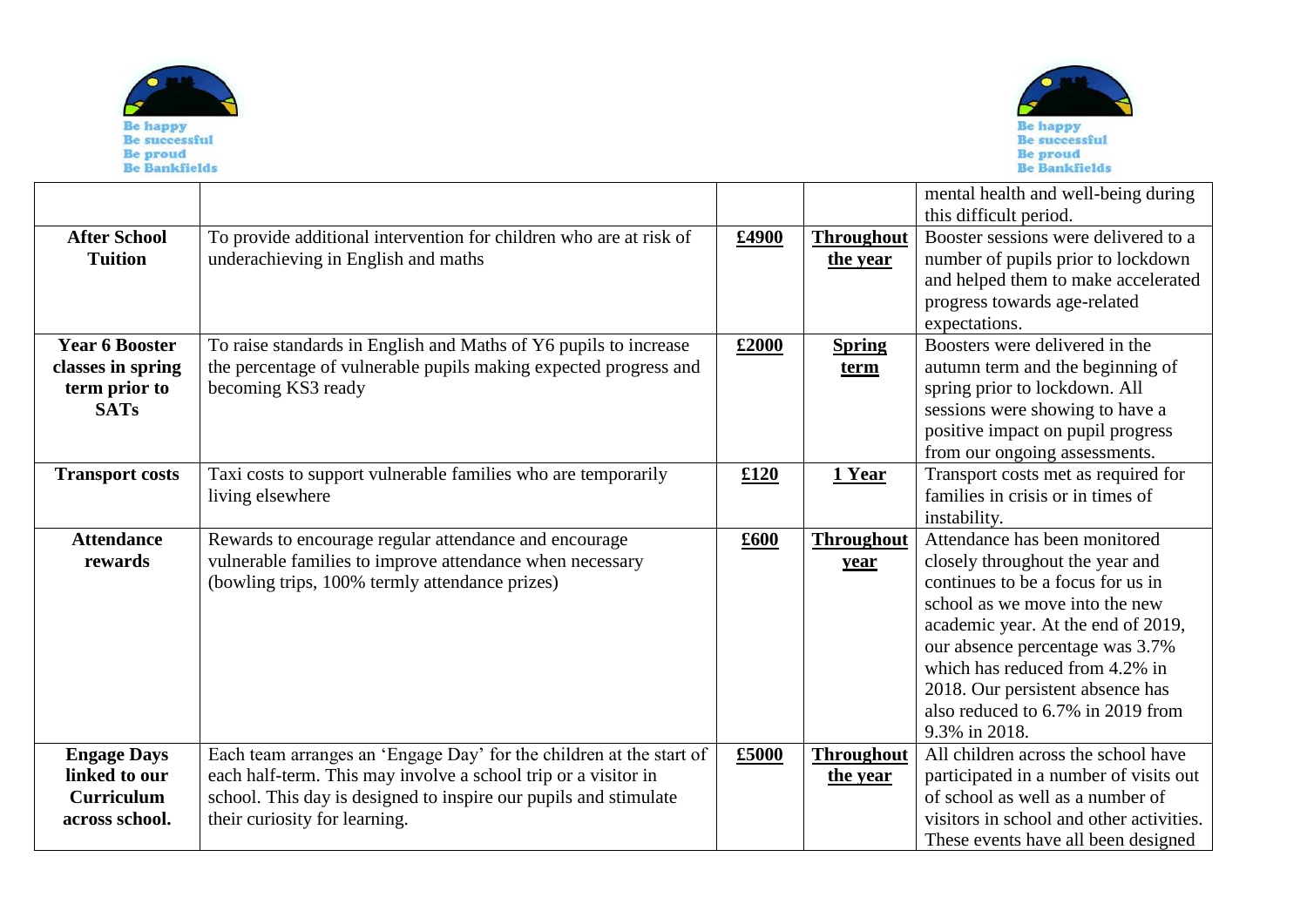



|                                                                              |                                                                                                                                                                                                                                                                                                                                           |       |                               | to enrich the learning of our pupils<br>and provide a breadth of<br>experiences. This has supported us in<br>deepening their understanding of<br>individual curriculum areas and<br>ensuring a breadth of knowledge and<br>skills are acquired.                                                                                                                                                                                                                                                                                                                                                                                                                                                                                                                                                                                                                                                                   |
|------------------------------------------------------------------------------|-------------------------------------------------------------------------------------------------------------------------------------------------------------------------------------------------------------------------------------------------------------------------------------------------------------------------------------------|-------|-------------------------------|-------------------------------------------------------------------------------------------------------------------------------------------------------------------------------------------------------------------------------------------------------------------------------------------------------------------------------------------------------------------------------------------------------------------------------------------------------------------------------------------------------------------------------------------------------------------------------------------------------------------------------------------------------------------------------------------------------------------------------------------------------------------------------------------------------------------------------------------------------------------------------------------------------------------|
| <b>Release of pupil</b><br>premium<br>champion $\frac{1}{2}$ day<br>per week | One day will be given per week for the Pupil Premium Champion<br>to work on Pupil Premium issues, monitoring and to develop<br>provision across school. This will ensure that our disadvantaged<br>children are making expected or better than expected progress and<br>that intervention is carefully matched to their individual needs. | £5700 | <b>Throughout</b><br>the year | Pupil Premium champion has<br>monitored and tracked the progress of<br>pupil premium children closely.<br>PP champion has carried out book<br>scrutinies to ensure consistency of<br>provision across all groups of children,<br>and to ensure that our PP children are<br>making at least expected or better<br>progress.<br>The provision for and progress of our<br>PP children is monitored through<br>learning walks and lesson<br>observations. Termly pupil progress<br>meetings allow staff to review the<br>interventions and support of our PP<br>children and make changes according<br>to their needs.<br>Liaison between PP champion and all<br>teams has taken place to challenge<br>underperformance and oversee future<br>provision each term.<br>Termly analysis of the effectiveness of<br>all provision across school and the<br>associated costs has been completed<br>and shared with teams. |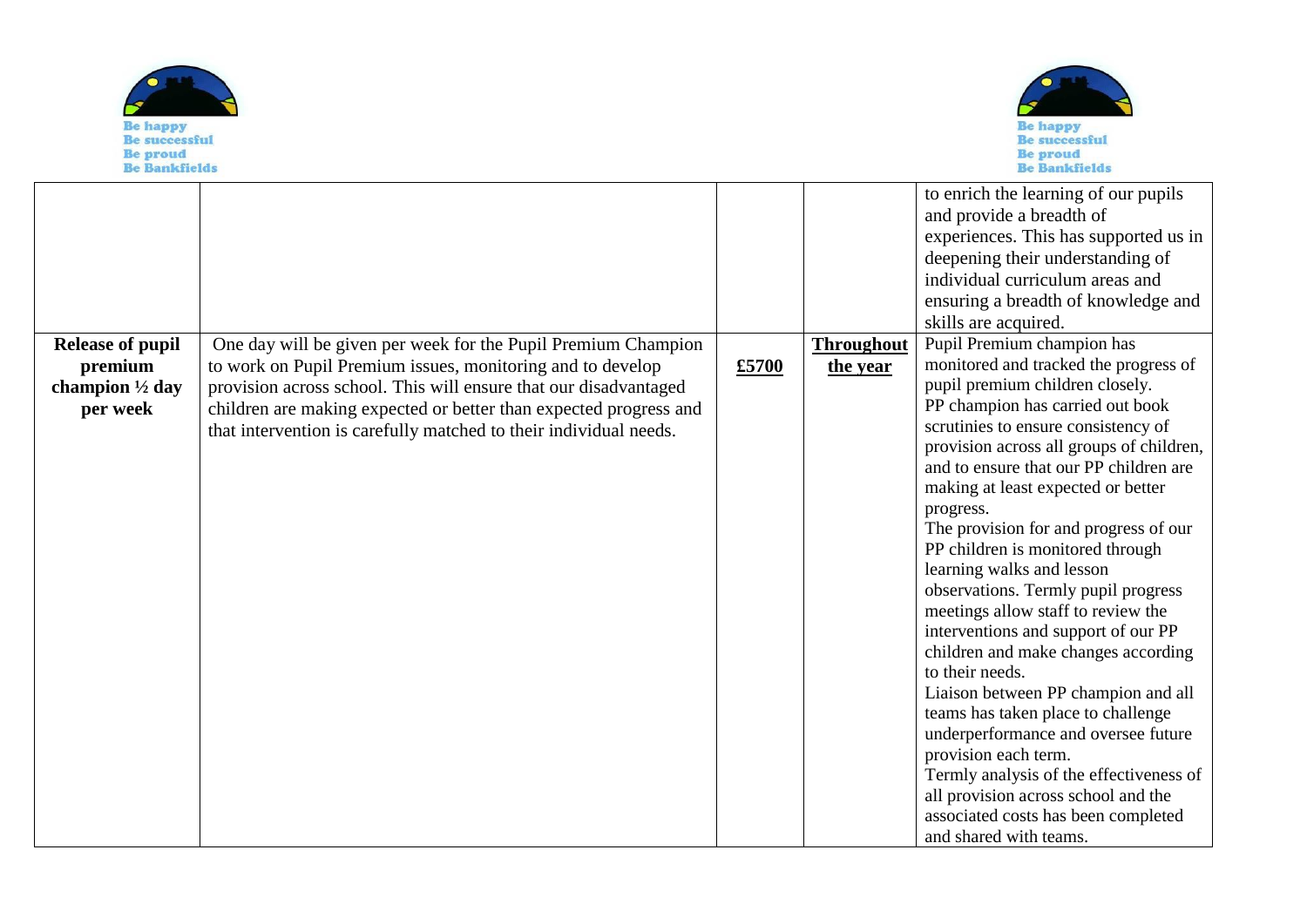| <b>Be successful</b><br><b>Be proud</b><br><b>Be Bankfields</b>          |                                                                                                                                                                                                                                                                                                                |          |                                           | <b>Be successful</b><br><b>Be proud</b><br><b>Be Bankfields</b>                                                                                                                                                                                                                                                         |
|--------------------------------------------------------------------------|----------------------------------------------------------------------------------------------------------------------------------------------------------------------------------------------------------------------------------------------------------------------------------------------------------------|----------|-------------------------------------------|-------------------------------------------------------------------------------------------------------------------------------------------------------------------------------------------------------------------------------------------------------------------------------------------------------------------------|
| To develop<br><b>Accelerated</b><br><b>Reading across</b><br>KS1 and KS2 | To develop the effective practice of Accelerated Reading across to<br>KS1 and further embed this in all areas through the purchase of<br>additional books.                                                                                                                                                     | £8000    | 1 Year                                    | Accelerated reading is now well<br>embedded across KS1 and KS2. This<br>is proving to be a very effective<br>approach to improving pupils'<br>comprehension skills and<br>understanding. The children<br>complete regular Star Reading Tests<br>online which track their progress and<br>aim for over an 80% pass rate. |
| <b>Brilliant Club</b>                                                    | To provide our disadvantaged children with the opportunity to<br>experience and learn more about higher education. This project<br>focuses on raising their aspirations by encouraging the pupils to<br>think about university as a future life choice for them.                                               | £1000    | <b>September</b><br>$2019 - July$<br>2020 | Cancelled due to COVID-19.                                                                                                                                                                                                                                                                                              |
| <b>Art Specialist</b><br><b>Teacher</b>                                  | To provide specialist art teaching to every child in school. Our art<br>teacher teaches at least one day every half term to all pupils to<br>supplement our art teaching. This enables her to share her<br>knowledge and expertise with the pupils and also to develop the<br>knowledge of our teaching staff. | £10,000  | 1 Year                                    | All of our pupils have had the<br>opportunity to work with our art<br>specialist throughout the year. This<br>has enabled them to access her high<br>level of knowledge and skill in the<br>arts and work in a variety of different<br>art forms to develop their creativity<br>and ability.                            |
| <b>Breakfast</b><br><b>Provision</b>                                     | To provide two members of staff to prepare free breakfast bagels<br>for all children in school as part of the 'Magic Breakfast'<br>programme, ensuring every child in school has access to a healthy<br>breakfast.<br>Cost of equipment needed (butter, foil kitchen roll).                                    | £2900    |                                           | All children are offered a bagel<br>during their morning 'Bagel and a<br>Book' session. This has been well<br>received by the children and parents.<br>This also has a positive impact on<br>the children's leaning behaviour as<br>they are able to focus and are not<br>feeling as hungry.                            |
|                                                                          | Total                                                                                                                                                                                                                                                                                                          | £178,380 |                                           |                                                                                                                                                                                                                                                                                                                         |